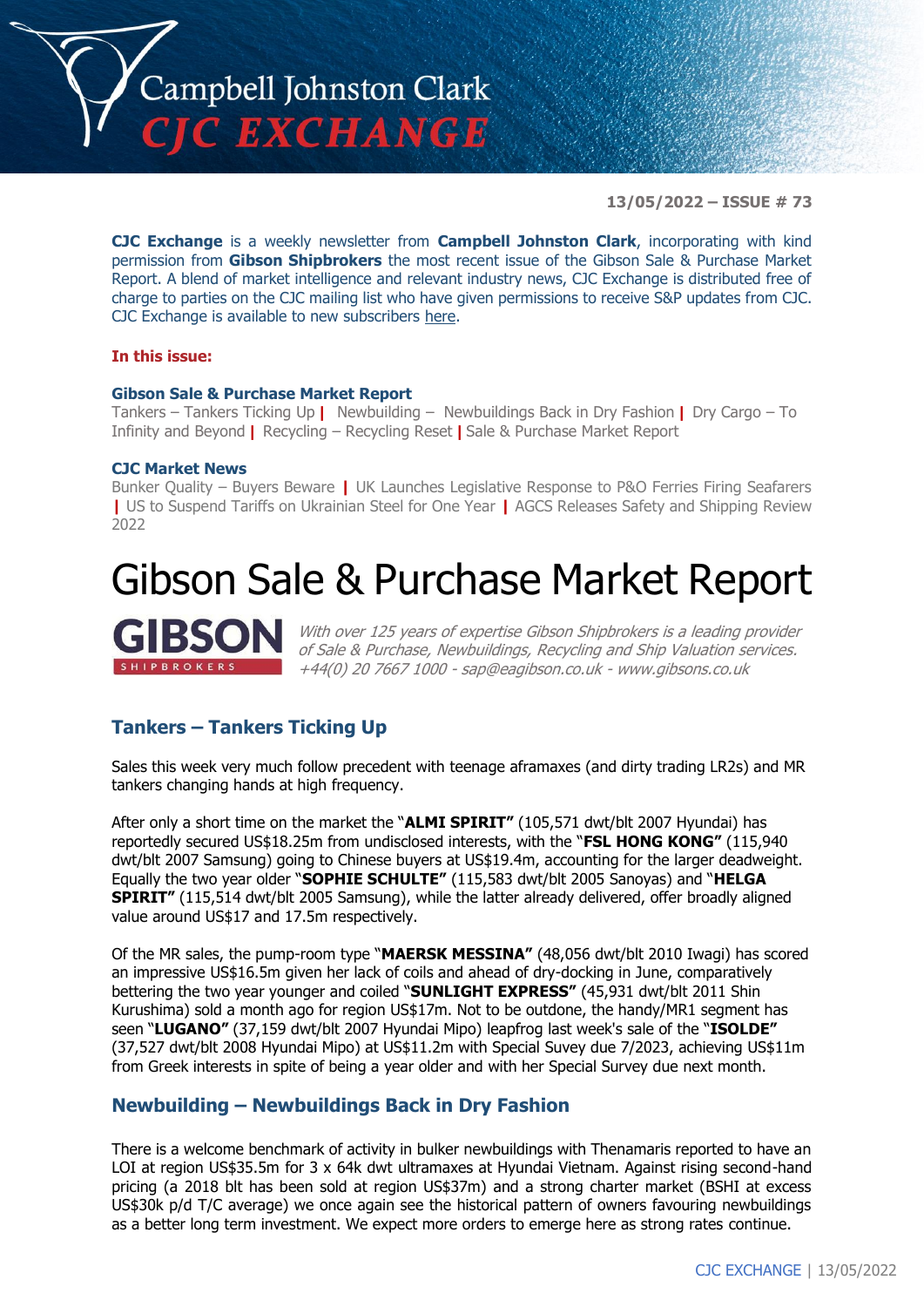

The tanker markets continue to build in confidence, with the exception of VLCC, and LR2 is the latest sector to spike. We are already seeing second-hand pricing increase, candidates for sale withdrawn and if healthy rates continue we expect the same pattern on newbuildings as we are seeing in bulkers right now (and has been seen in tankers previously). There is a strong disbelief in current newbuilding pricing but to be frank, everything in the world is expensive right now!, from the inflation/commodity crisis so it is arguably unrealistic to expect bargain tanker newbuilding pricing now even more so given various sectors are rebounding (products). The shipbuilding price is also unlikely to fall any time soon as yards face increased costs from the commodity crisis, rising labour costs and the comfort of a forward orderbook. An extensive "wait and see" policy on acquisitions may well therefore lead to facing higher prices at the yards and on comparable second-hand.

#### **Dry Cargo – To Infinity and Beyond**

Despite the marked decrease in the volume of sales there seems to be no let-up in the upward trajectory of prices. This week's buzz is surrounding the sale of the two kamsarmax bulkers namely the **"BTG OLYMPOS"** & **"BTG KAILASH"** (abt 81,000 dwt/blt 2015 JMU, Japan) and after receiving six offers they are reportedly committed at US\$35.6m each. These levels represent another great leap when compared to the last reported sale of a modern kamsarmax, which was the **"ALAM KUKUH"** (81,750 dwt/blt 2019 Oshima Zosen, Japan) reported sold in March for US\$38.75m. These sales would effectively push this value well into the 40's. It seems Norwegian syndicated investors have little fear of firming values and are keen to get involved even with small timecharter coverage with the ultamax **"BELPAREIL"** (63,800 dwt/blt 2015 Jiangsu Hantong, China) being reported sold at US\$29.5m basis 11-14 months T/C back at US\$27,250 pd and the supramax **"SERENE JUNIPER"** (57,185 dwt/blt 2011 STX Dalian, China) being reported sold for US\$19.2m basis 12 months T/C back at US\$26,000 pd.

#### **Recycling – Recycling Reset**

The scrap markets have collapsed this week with prices appearing to be in free fall at the moment, with many ships being delivered from cash buyers inventory currently being renegotiated by the end buyers. Price levels of US\$685-690/LT are now being discussed closer to US\$620 and perhaps even lower. As such, the ship breakers in Bangladesh & Pakistan in many cases are reluctant to even give a price for fresh tonnage at the moment. The post Eid period has turned out to be completely opposite to what most anticipated as the Rupee and Bangladeshi Taka has weakened tremendously against the dollar. The demand for finished steel is very low; largely due to the cheap steel being exported out of Russia and most Chinese mills/factories having stopped imports due to heavy lockdowns.

The sentiments are pretty bad amongst the recyclers and cash buyers are struggling to deliver their vessels despite booking heavy losses. There have virtually been no sales in the month of May except for a couple private deals and it is likely to remain so until markets settle at the certain level. With Monsoon on the horizon and another US Fed rate hike expected in June it is inevitable that prices will most likely come down even further. We may even see below US\$600/LT if this continues.

#### **Gibson Sale & Purchase Market Report**

| <b>Vessel</b><br><b>Name</b>                    | <b>DWT</b> | <b>Built</b> | Yard                    | <b>Buyers</b> | <b>Price</b><br>(\$/m) | <b>Notes</b>                 |
|-------------------------------------------------|------------|--------------|-------------------------|---------------|------------------------|------------------------------|
| <b>BULKERS</b>                                  |            |              |                         |               |                        |                              |
| <b>BTG KAILASH</b><br>$+$ BTG<br><b>OLYMPOS</b> | 81,085     | both 2015    | <b>JMU Tsu</b><br>(JPN) | <b>TMS</b>    | 35.6 each              | DD due 9/23. BWTS<br>fitted. |
| Page                                            |            |              |                         |               |                        |                              |

#### **S&P SALES**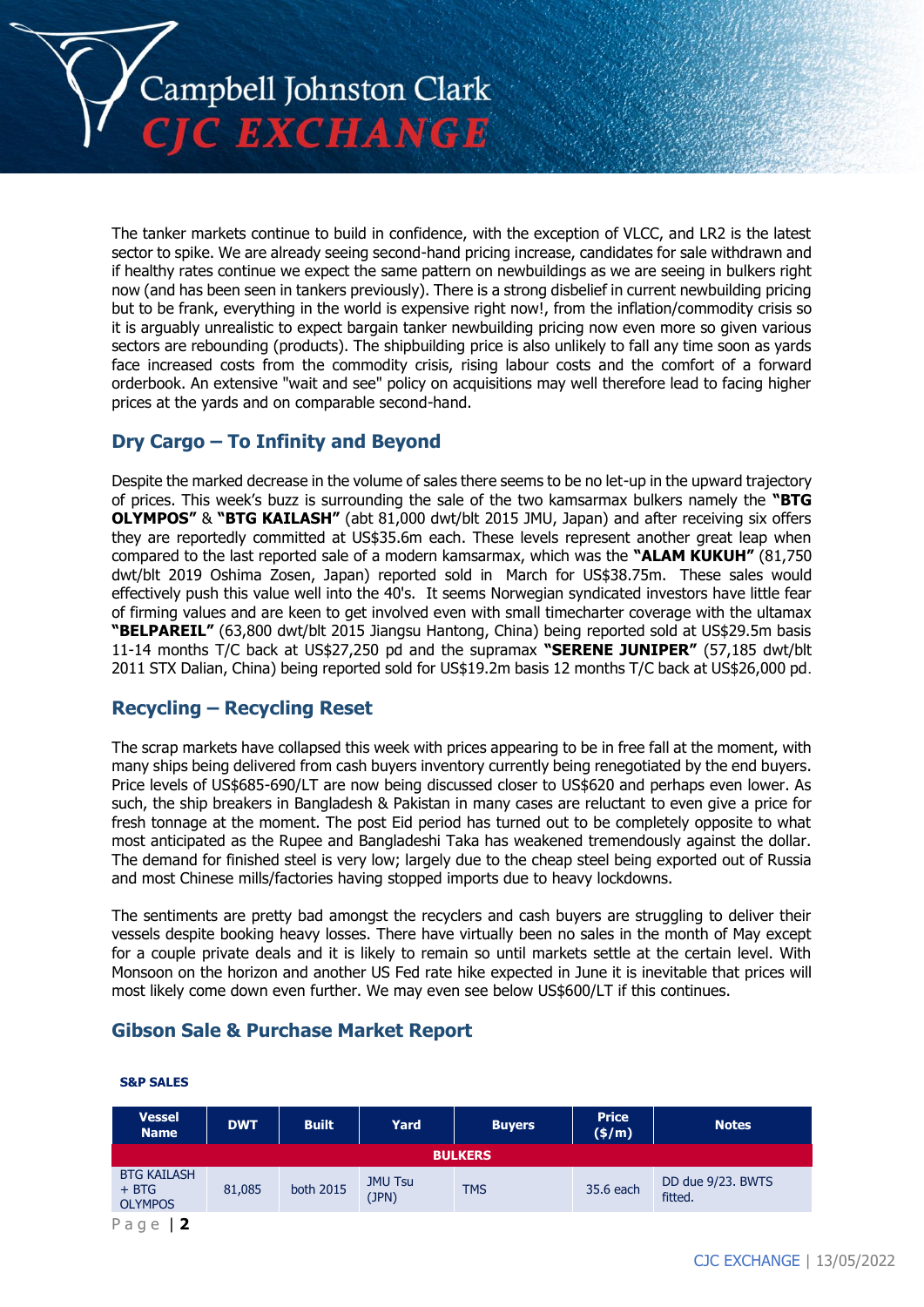# Campbell Johnston Clark<br>CJC EXCHANGE

| <b>CHAILEASE</b><br><b>BLOSSOM</b>                               | 77,684  | 2004      | CSBC<br>Kaohsiung<br>(TWN)      | Chinese buyer           | 14        | Dely China mid-end 7/22.                                                  |  |
|------------------------------------------------------------------|---------|-----------|---------------------------------|-------------------------|-----------|---------------------------------------------------------------------------|--|
| <b>BELPAREIL</b>                                                 | 63,800  | 2015      | <b>Jiangsu</b><br>Hantong       | Undisclosed buyer       | 29.5      | Basis 11-14 mths TC<br>back at \$27,350 pd. SS                            |  |
| <b>NORD BALTIC</b>                                               | 62,625  | 2018      | (CHN)<br>Oshima Zosen<br>(JPN)  | Undisclosed buyer       | 37        | due 5/23.<br>BWTS + Scrubber fitted.<br>SS due 11/23.                     |  |
| <b>SERENE</b><br><b>JUNIPER</b>                                  | 57,185  | 2011      | <b>STX Dalian</b><br>(CHN)      | Undisclosed buyer       | 19.2      | Basis 12 mths TC back at<br>\$26k pd.                                     |  |
| <b>AMOY DREAM</b>                                                | 56,873  | 2010      | Xiamen (CHN)                    | Chinese buyer           | 17        | DD due 5/23. BWTS<br>fitted.                                              |  |
| <b>HUA RONG 3</b>                                                | 56,467  | 2013      | Zhejiang<br>Zhenghe<br>(CHN)    | Chinese buyer           | 17.85*    | *Auction sale, BWTS<br>fitted.                                            |  |
| <b>THERESE</b><br><b>SELMER</b>                                  | 55,682  | 2006      | Mitsui (JPN)                    | Undisclosed buyer       | 17.5      | SS psd 11/21. BWTS<br>fitted.                                             |  |
| <b>AM OCEAN</b><br><b>PRIDE</b>                                  | 53,553  | 2003      | Iwagi (JPN)                     | Chinese buyer           | 14.25     | SS psd 4/21.                                                              |  |
| <b>AQUATA</b>                                                    | 46,685  | 1999      | Sanoyas<br>(JPN)                | Undisclosed buyer       | 10.5      | DD due 6/22.                                                              |  |
|                                                                  |         |           |                                 | <b>TANKERS</b>          |           |                                                                           |  |
| <b>DHT FALCON</b><br>+ DHT HAWK                                  | 298,950 | 2006+2007 | <b>NACKS (CHN)</b>              | Undisclosed buyer       | $38 + 40$ | Scrubber fitted. SS due<br>$11/24 + 7/22$ .                               |  |
| <b>FSL HONG</b><br><b>KONG</b>                                   | 115,940 | 2007      | Samsung<br>(KRS)                | Chinese buyer           | 19.4      | SS+BWTS due 4/22.                                                         |  |
| <b>SOPHIE</b><br><b>SCHULTE</b>                                  | 115,583 | 2005      | Sanoyas<br>(JPN)                | Undisclosed buyer       | 17        | DD due 12/22.                                                             |  |
| <b>HELGA</b><br><b>SPIRIT</b>                                    | 115,514 | 2005      | Samsung<br>(KRS)                | Undisclosed buyer       | 17.5      | DD due 11/22. Already<br>delivered.                                       |  |
| <b>WONDER</b><br><b>ARCTURUS</b>                                 | 106,149 | 2002      | Hyundai Ulsan<br>(KRS)          | Middle Eastern<br>buyer | 13.15     | Coated. Trading dirty. SS<br>due 5/22.                                    |  |
| <b>ALMI SPIRIT</b>                                               | 105,571 | 2007      | Hyundai Ulsan<br>(KRS)          | Undisclosed buyer       | 18.25     | Coated. Trading dirty. SS<br>due 5/22. BWTS fitted.                       |  |
| <b>MAERSK</b><br><b>MESSINA</b>                                  | 48,056  | 2009      | Iwagi (JPN)                     | Undisclosed buyer       | 16.5      | Pump-room. DD due<br>6/22. BWTS fitted.<br>Uncoiled.                      |  |
| <b>TORM</b><br><b>HORIZON</b>                                    | 46,955  | 2004      | Hyundai Mipo<br>(KRS)           | Castle Ships PVT        | 9.5       | Deepwell. DD due 6/22.<br>BWTS fitted. Sold in<br>April.                  |  |
| <b>LUGANO</b>                                                    | 37,159  | 2007      | Hyundai Mipo<br>(KRS)           | Greek buyer             | 11        | Deepwell. Ice 1A. SS due<br>6/22.                                         |  |
| <b>ORKIM</b><br><b>WISDOM</b>                                    | 9,220   | 2008      | Dongfang<br>(CHN)               | Indonesian buyer        | 3.6       | Epoxy. IMO II, trading<br>IMO III. SS due 3/23.                           |  |
| <b>GAO CHENG</b>                                                 | 9,108   | 2011      | Zhejiang<br>Taitong<br>(CHN)    | Chinese buyer           | 3.9       | Marineline. Out of class.                                                 |  |
| <b>SANTA</b><br><b>PAWLINA</b>                                   | 5,717   | 2005      | Torlak (TRK)                    | Undisclosed buyer       | 4.6       | Epoxy. IMO II. DD due<br>11/23.                                           |  |
| <b>NEWOCEAN 6</b>                                                | 4,679   | 2014      | Chongging<br>Chuandong<br>(CHN) | Taiwanese buyer         | 4.6       | Bunkering. Twin M/E. DD<br>due 9/22.                                      |  |
| <b>CONTAINERS / RO-RO / REEFER / PCC</b>                         |         |           |                                 |                         |           |                                                                           |  |
| <b>XIN FENG</b><br>YANG PU                                       | 68,383  | 2006      | Hanjin HI<br>(KRS)              | Chinese buyer           | 70        | 5089 TEU. Gearless. SS<br>due 5/22.                                       |  |
| <b>SEASPAN</b><br><b>MELBOURNE</b><br>+ SEASPAN<br><b>MANILA</b> | 50,700  | 2005+2007 | Samsung<br>(KRS)                | <b>Euroseas</b>         | $18 + 19$ | 4250 TEU. Gearless.Inc<br>low TC to 19k pd to 2025<br>/20.25k pd to 2024. |  |
| GAS (LNG / LPG / LAG / CO2)                                      |         |           |                                 |                         |           |                                                                           |  |
| <b>SCF BARENTS</b><br>$+$ SCF<br><b>TIMMERMAN</b>                | 93,026  | 2010+2011 | Hyundai<br>Samho (KRS)          | <b>Eastern Pacific</b>  | reg 200   | 174,000 cbm. XD-F. Inc.<br>TC to Shell.                                   |  |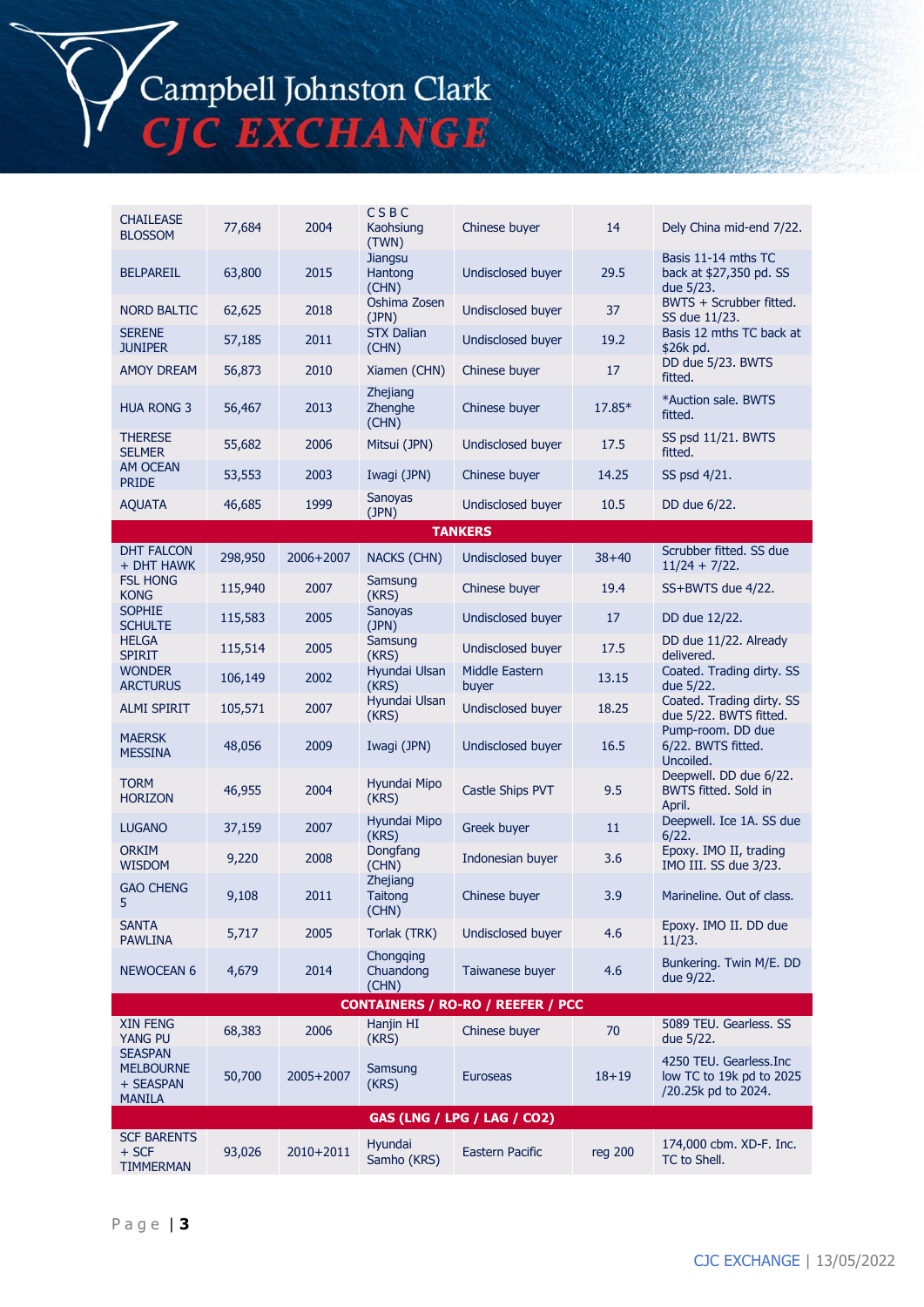# Campbell Johnston Clark CJC EXCHANGE

| <b>Ordering</b><br><b>Client</b>             | <b>Vessel</b><br><b>Type</b> | Size / No.<br>of units | <b>Shipyard</b><br>(Country)           | <b>Delivery</b>  | <b>Price</b><br>(\$m) | <b>Notes</b>                            |
|----------------------------------------------|------------------------------|------------------------|----------------------------------------|------------------|-----------------------|-----------------------------------------|
| <b>NEWBUILDING</b><br><b>ORDERS</b>          |                              |                        |                                        |                  |                       |                                         |
| <b>EUPEN</b>                                 | 29,121                       | 1999                   | <b>Mitsubishi</b><br>Nagasaki<br>(JPN) | <b>UAE</b> buyer | 15                    | 38,156 cbm. Fully ref.                  |
| <b>BW LIBERTY</b>                            | 54,975                       | 2007                   | Daewoo<br>(KRS)                        | Vietnamese buyer | 45.75                 | 82,905 cbm. SS due<br>11/22.            |
| <b>SCF</b><br>MELAMPUS +<br><b>SCF MITRE</b> | 93,550                       | both 2015              | <b>STX Jinhae</b><br>(KRS)             | Eastern Pacific  | reg 150               | 170,200 cbm. TFDE. Inc.<br>TC to Shell. |

| 01 Y.H. 111 Y<br><b>Client</b>     | ,,,,,,<br><b>Type</b> | 522110<br>of units           | <b>Supyuru</b><br>(Country) | <b>Delivery</b>   | .<br>$(\$m)$ | <b>Notes</b>    |  |
|------------------------------------|-----------------------|------------------------------|-----------------------------|-------------------|--------------|-----------------|--|
| <b>BULKERS</b>                     |                       |                              |                             |                   |              |                 |  |
| Globus<br><b>Maritime</b>          | <b>Ultramax</b>       | 64,000 dwt<br>x 1            | Nihon (JPN)                 | 2024              | 37.5         |                 |  |
| <b>Taiwan</b><br><b>Navigation</b> | Handysize             | 40,000 dwt<br>x <sub>2</sub> | Namura (JPN)                | 2024              | 32.3         | Logger. EEDI 3. |  |
| .                                  | - -<br>----           |                              |                             | <b>Historical</b> |              |                 |  |

**Average Values**

**Newbuild and Second Hand Benchmark Values** (\$ million)

| <b>Benchmark values</b> (\$ <i>million</i> )                                                                                                                |                               | (\$ million)                                                                       |                                              |                                                         |                                                                                        |
|-------------------------------------------------------------------------------------------------------------------------------------------------------------|-------------------------------|------------------------------------------------------------------------------------|----------------------------------------------|---------------------------------------------------------|----------------------------------------------------------------------------------------|
| <b>Vessel Type</b>                                                                                                                                          | <b>New</b><br><b>Building</b> | 5 Year<br><b>Old</b><br><b>Vessel</b><br>(Built<br>2017)                           | 10 Year Old<br><b>Vessel</b><br>(Built 2012) | 10 Year Old<br><b>Vessel~</b><br>(10 Years)<br>Average) | $\frac{0}{0}$<br><b>Difference</b><br><b>Present</b><br><b>Vs</b><br><b>Historical</b> |
| <b>Tankers</b>                                                                                                                                              |                               |                                                                                    |                                              |                                                         |                                                                                        |
| <b>VLCC</b>                                                                                                                                                 | 117                           | 74                                                                                 | 51.5                                         | 44.9                                                    | 14.8%                                                                                  |
| <b>SUEZMAX</b>                                                                                                                                              | 79                            | 51                                                                                 | 37.25                                        | 32.0                                                    | 16.4%                                                                                  |
| <b>AFRAMAX</b>                                                                                                                                              | 61                            | 48.5                                                                               | 32                                           | 23.6                                                    | 35.5%                                                                                  |
| <b>MR</b>                                                                                                                                                   | 42                            | 32.5                                                                               | 21                                           | 17.4                                                    | 20.9%                                                                                  |
| <b>Bulkers</b>                                                                                                                                              |                               |                                                                                    |                                              |                                                         |                                                                                        |
| <b>CAPESIZE</b>                                                                                                                                             | $63^$                         | 51.5 eco                                                                           | 36                                           | 23.1                                                    | 55.7%                                                                                  |
| <b>KAMSARMAX</b>                                                                                                                                            | $37^$                         | 38.5                                                                               | 28.5                                         | 14.3                                                    | 96.4%                                                                                  |
| <b>ULTRAMAX /</b><br><b>SUPRAMAX</b>                                                                                                                        | $34.5^{\circ}$                | 35                                                                                 | 23.5                                         | 13.7                                                    | 71.5%                                                                                  |
| <b>HANDYSIZE</b>                                                                                                                                            | $30.5^{\circ}$                | 29                                                                                 | 20                                           | 11.0                                                    | 82.6%                                                                                  |
| $\wedge$ = Chinese price (otherwise based upon Japanese /<br>Korean country of build)<br>$\sim$ = Basis standard contemporaneous DWT/spec for each<br>type. |                               | $\sim$ = Basis<br>standard<br>contemporaneous<br><b>DWT/spec for</b><br>each type. |                                              |                                                         |                                                                                        |

*This report has been produced for general information and is not a replacement for specific advice. While the market information is believed to be reasonably accurate, it is by its nature subject to limited audits and validations. No responsibility can be accepted for any errors or any consequences arising therefrom. No part of the report may be reproduced or circulated without our prior written approval. © E.A. Gibson Shipbrokers Ltd 2021.*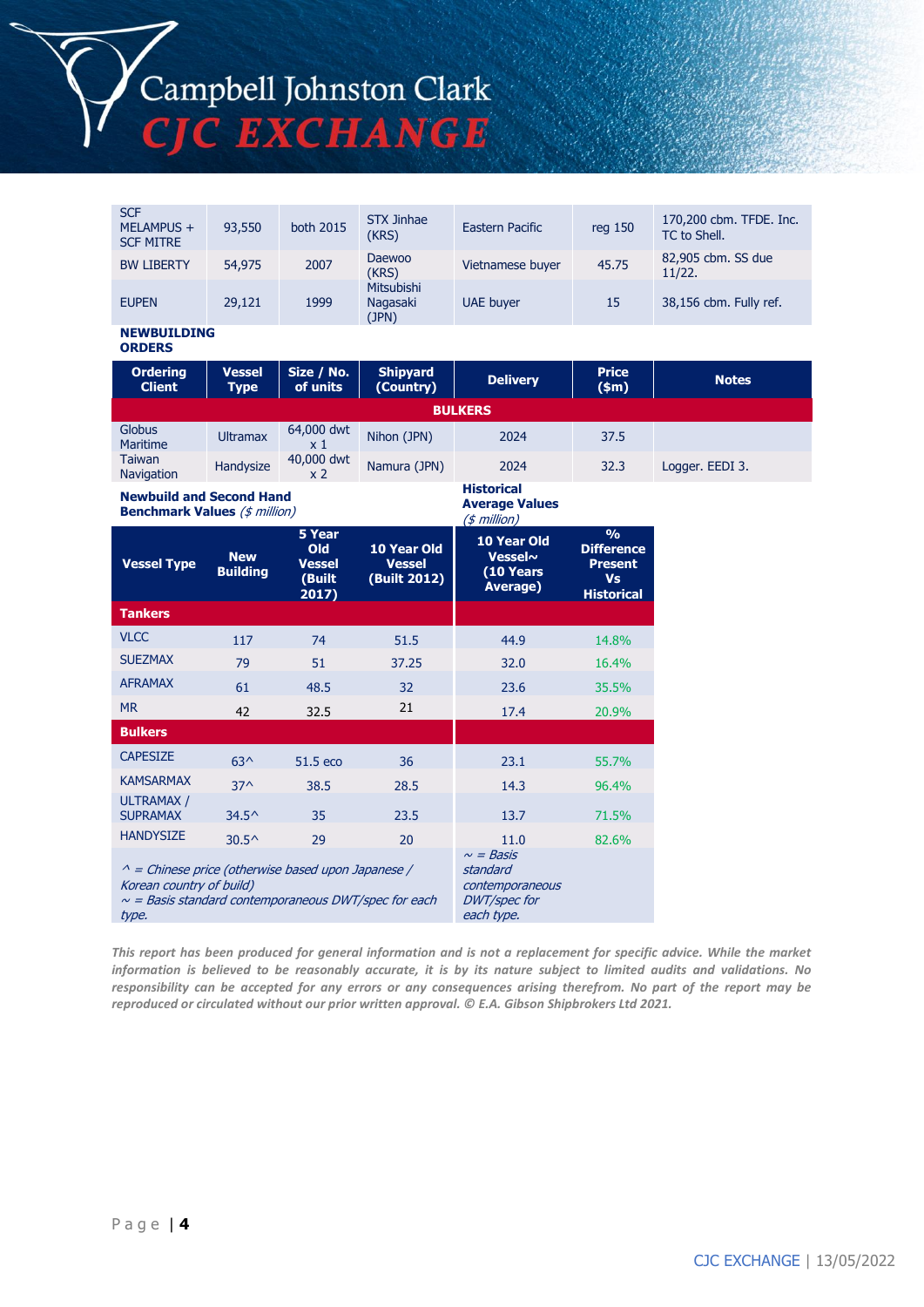

### CJC Market News



Campbell Johnston Clark (CJC) is a medium-sized international law firm advising on all aspects of the shipping sector, from ship finance to dry shipping and comprehensive casualty handling, and all that happens in between. Today, we have offices in London, Newcastle, Singapore and Miami.

#### **Bunker Quality – Buyers Beware**



Time charterers who supply vessels with bunker fuel oil must ensure that they meet the contractual specifications. Commonly, those specifications state that the fuel must be fit for purpose, but also ISO:8217 compliant. Clause 5 of ISO:8217 provides that bunkers shall not contain material that adversely affects the performance of machinery.

The issue faced is that the Table 2 requirements under ISO:8217 are commonly met, and suppliers place reliance on this to

contend that bunkers are on-specification. This was the case recently in Singapore where only MC-MS enhanced testing located the presence of materials that should not be present, rendering the fuel offspecification.

Sellers routinely place limitations on their liability by way of time bars and exclusion clauses which render it difficult for buyers to bring a claim against them. These time bars can be as short as 14 days and it is often the case that defects in machinery are only identified following the expiry of the notification period and sellers refuse to cooperate. Short time limits also make it difficult to obtain test results and notify suppliers in the good time. Further, bunker supply contracts also commonly contain law and jurisdiction clauses adopting the location of supply as the jurisdiction, which can prove a tricky hurdle to overcome for buyers wishing to bring a claim, as there may be competing clauses which need to be thrashed out.

As well as the above, sellers often question whether it was the quality of the bunkers which caused the defects or whether there are other explanations, such as vessel management or handling of the fuel, which caused the problems encountered.

Buyers must therefore carefully consider the terms and conditions which relate to the supply of bunkers and attempt to negotiate where possible, for example on short time limits. However, given the bargaining power of some suppliers, this may be easier said than done.

If engine deficiencies are detected following the consumption of a new stem, owners or charterers should ensure that test results are obtained efficiently and as quickly as possible in order to combat what are often one-sided supply terms.

#### **UK Launches Legislative Response to P&O Ferries Firing Seafarers**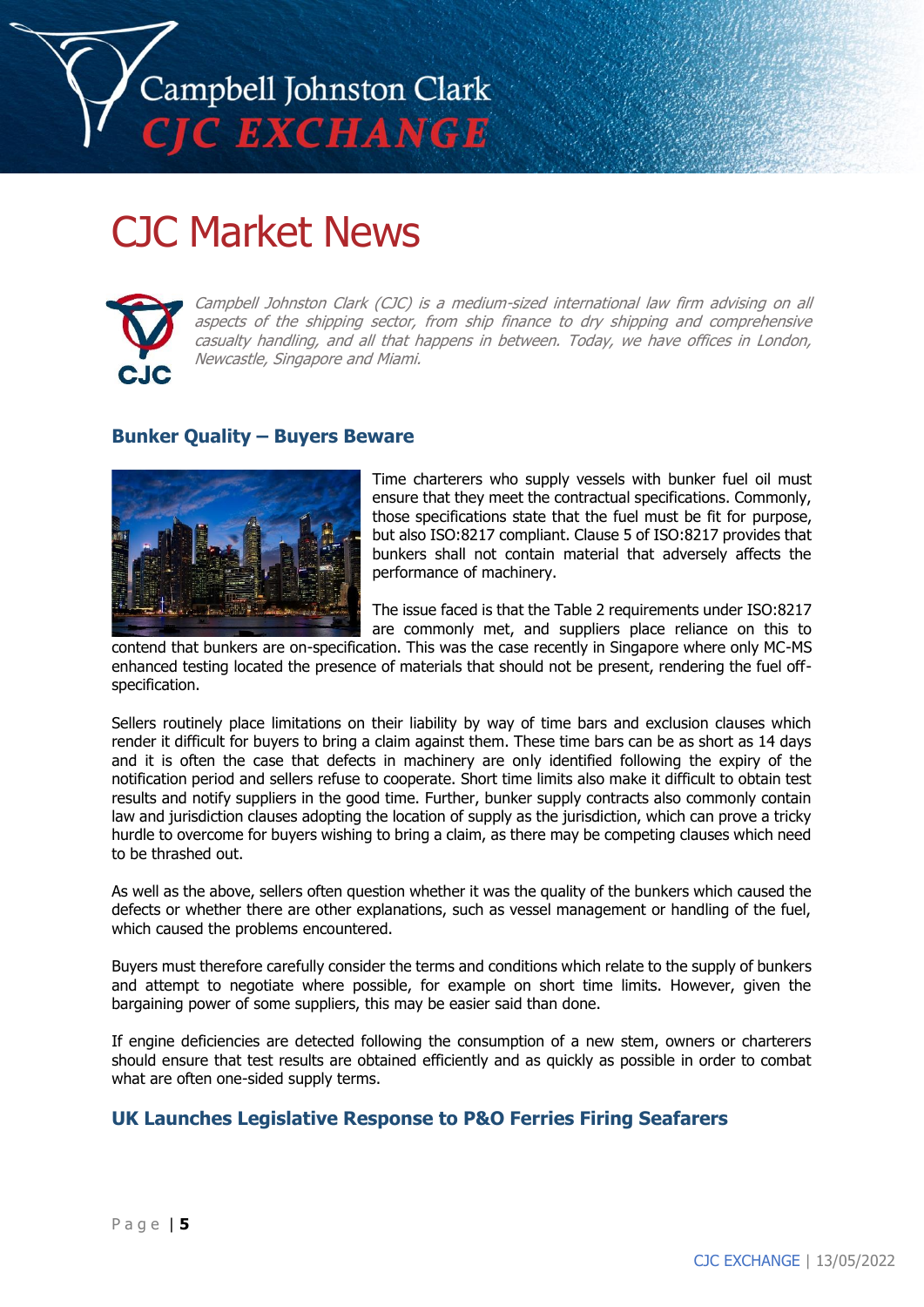Campbell Johnston Clark C EXCHANGE



In the Queen's Speech this week, the Government unveiled its Harbours (Seafarers' Remuneration) Bill.

The legislation will ban ferries that flout the pay rules from docking at UK ports. Talks are continuing with EU countries including France, Germany and Ireland to ensure routes between the countries become "minimum wage corridors", guaranteeing minimum pay to seafarers operating them.

Ministers have already applied the National Minimum Wage to all seafarers working on domestic ferry services and on offshore support vessels serving oil and gas installations in the UK continental shelf.

P&O admitted earlier this year that their actions had broken employment law, with staff having made redundant without carrying out the necessary consultation with trade unions.

#### **US to Suspend Tariffs on Ukrainian Steel for One Year**



The US has this week suspended its 25% Section 232 tariffs on steel imports from Ukraine for one year. The tariffs were imposed by then-President Donald Trump in 2018, citing national security.

In making this decision, the US is recognising the importance of the steel industry to Ukraine's economy as the country defends itself against Russian aggression. A key target of Russia's war on Ukraine in recent weeks has been a steel plant in the city of Mariupol, one of the largest steel facilities in Europe.

It is estimated that 1 in 13 Ukrainians are employed by the steel industry. Ukraine is the  $13<sup>th</sup>$  largest steel producer worldwide and typically exports about 80% of its domestic produce.

Gina Raimondo, the Commerce Department Secretary for the US, stated:

"We need to have their backs and support one of the most important industries to Ukraine's economic well-being. For steel mills to continue as an economic lifeline for the people of Ukraine, they must be able to export their steel. Today's announcement is a signal to the Ukrainian people that we are committed to helping them thrive in the face of Putin's aggression."

The European Commission also recently proposed to suspend its import duties on all Ukrainian exports to the bloc for one year. However, an official move has not yet been made.

It's worth noting that the US has not traditionally imported a significant volume of steel from Ukraine. In 2021, US steel imports from Ukraine equated to less than 1% of the US' overall steel import volumes for that year.

#### **AGCS Releases Safety and Shipping Review 2022**